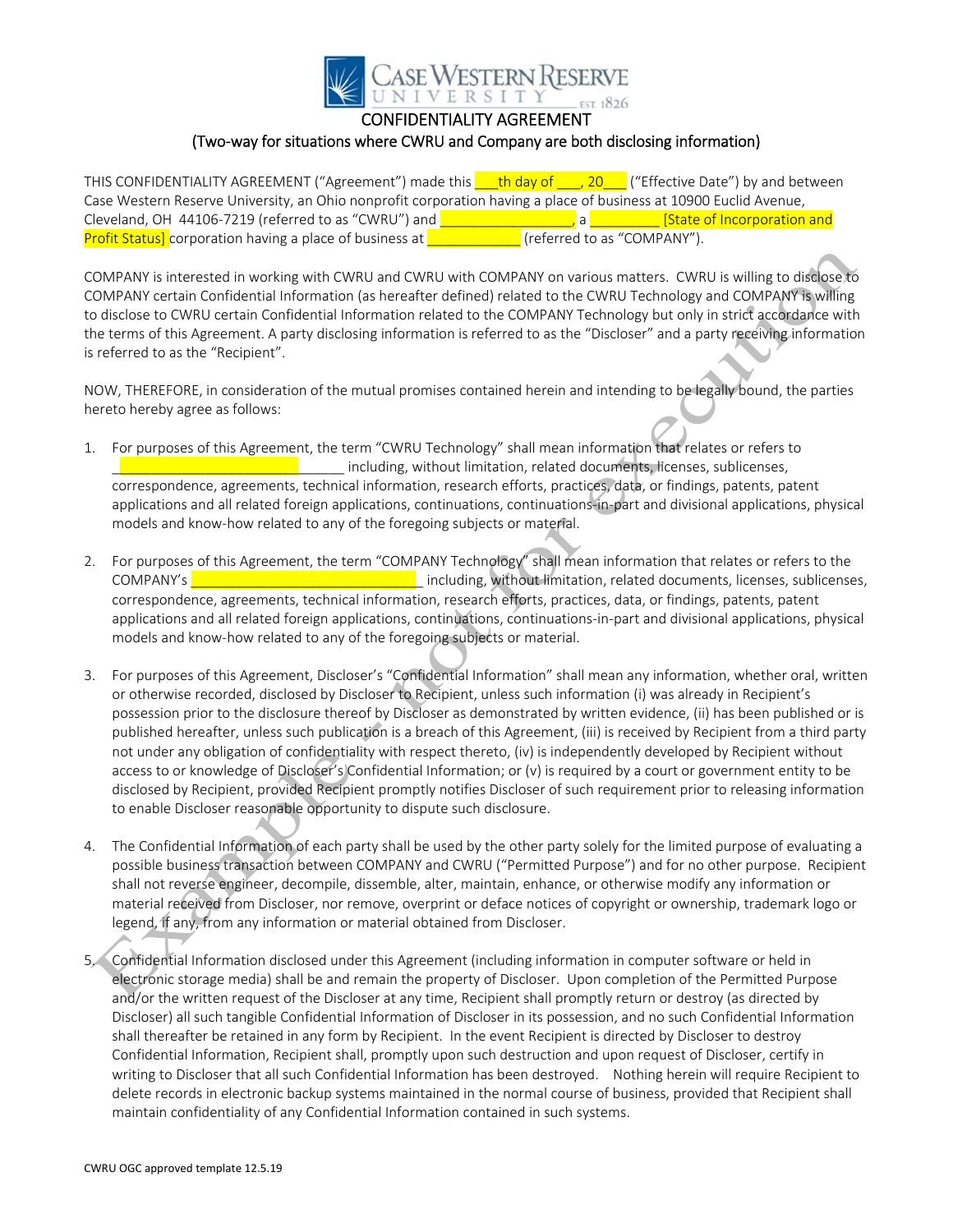- 6. No intellectual property right or license is hereby granted to a party by this Agreement and the disclosure of Confidential Information shall not result in any obligation to grant a party any rights in or to the subject matter of the Confidential Information. The Recipient shall not have the right to use intellectual property rights embedded in the Confidential Information for any purpose other than the Permitted Purpose. Nothing contained in this Agreement grants the Recipient any right or license to or under any trademark, logo, copyright or patent or other intellectual property right of the Discloser. Neither party shall use the other party's name or disclose the existence of this Agreement without the prior written consent of the other party.
- 7. Each party shall disclose Confidential Information of the other party to only those of its employees or representatives who have a need to know such Confidential Information for the Permitted Purpose. Each party shall hold the other party's Confidential Information in confidence and shall exercise all reasonable precautions to prevent the disclosure of the other party's Confidential Information by its employees or representatives, and in any event shall maintain with respect to such Confidential Information a standard of care which is no less than that standard it maintains to prevent the disclosure of its own confidential information. A party shall notify the other party promptly, in writing if it becomes aware of any unauthorized disclosure in breach of the obligations of this Agreement and, upon request of the other party, take reasonable steps to prevent further disclosure.
- 8. Each party acknowledges that the other party's Confidential Information is a unique and valuable asset of the other party, and that disclosure of it in breach of this Agreement may result in irreparable injury to the other party which could not be remedied by monetary damages. Therefore, the parties agree that, in the event of a breach or threatened breach of the terms of this Agreement, a party may be entitled to an injunction prohibiting any such breach, or to specific performance or any other equitable remedy available. Any such equitable relief shall be in addition to and not in lieu of any other appropriate relief at law to which a party may be entitled.
- 9. Confidential Information is provided "as is" and Discloser makes no representations or warranties, express or implied, with respect to the Confidential Information and shall have no liability to Recipient or any other person or entity for any reliance upon Confidential Information by Recipient or any other such person or entity. DISCLOSER SPECIFICALLY DISCLAIMS ALL WARRANTIES OF ANY KIND, WHETHER EXPRESS OR IMPLIED, INCLUDING WITHOUT LIMITATION, ANY IMPLIED WARRANTIES OF MERCHANTABILITY OR FITNESS FOR A PARTICULAR PURPOSE, NON‐INFRINGEMENT, AND THOSE WARRANTIES ARISING FROM A COURSE OF PERFORMANCE, A COURSE OF DEALING OR TRADE USAGE.
- 10. This Agreement may not be assigned by either party hereto without the prior written consent of the other party. This Agreement shall be binding upon and shall inure to the benefit of the parties hereto and their respective successors and permitted assigns.
- 11. This Agreement shall be governed by and construed in accordance with the laws of the State of Ohio, excluding its choice of law provisions. COMPANY consents to the exclusive jurisdiction of the Ohio courts to interpret and enforce this Agreement. If any provision of this Agreement is found to be unenforceable, the remainder shall be enforced as fully as possible and the unenforceable provisions shall be deemed modified to the limited extent required to permit its enforcement in a manner most closely representing the intention of the parties as expressed herein. This Agreement may be executed in counterparts, each of which shall be deemed to be an original, and all of which shall constitute the same agreement.
- 12. All rights of CWRU heretofore and hereafter acquired under the patent and copyright laws of the United States and all foreign countries are hereby expressly reserved to CWRU. All rights of COMPANY heretofore and hereafter acquired under the patent and copyright laws of the United States and all foreign countries are hereby expressly reserved to COMPANY.
- 13. Unless agreed to in a written agreement executed by authorized representatives of the parties prior to transmission of information, neither party will directly or indirectly transmit information that is subject to restrictions under the United States export control laws and regulations.
- 14. For purposes of this Agreement, the term "CWRU" shall include inventors and creators of the Technology and those working with or under them (except that none of such persons have the authority to execute an authorizing agreement

CWRU OGC approved template 12.5.19